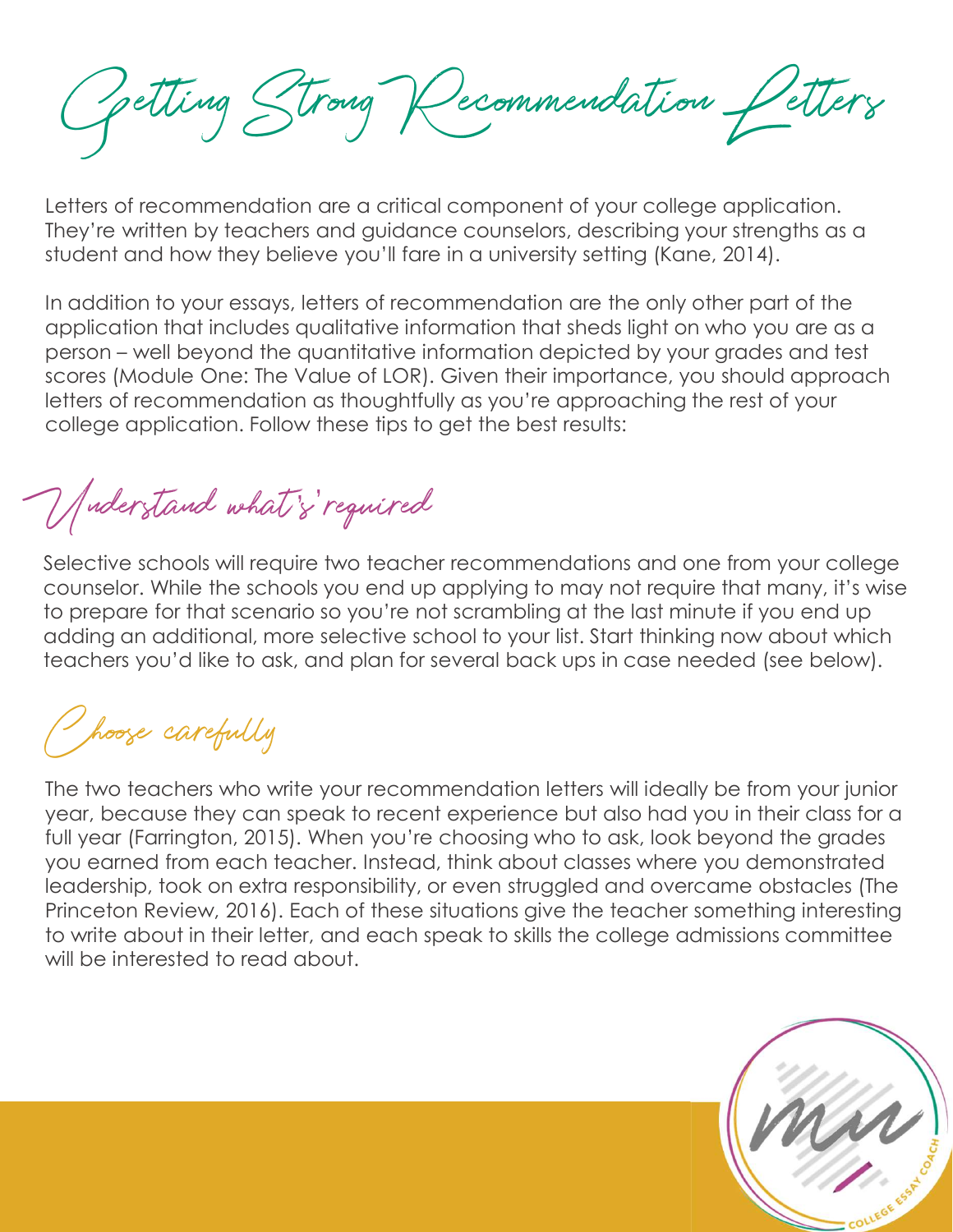Ask early

Teachers are already busy, and each will likely be asked to write multiple letters of recommendation for other students. Do them the courtesy of asking for their help early – at least a month before the letter is due, and ideally allowing them the entire summer before your senior year to get it done (Merrill, 2010). Not only will this help them manage the extra workload; it'll help you by improving the odds that they will have the time and mental space to write you a thoughtful recommendation. This is especially important if you're requesting support from a very popular teacher who might put a cap on the Teachers are already busy, and each will likely be asked to write multi<br>recommendation for other students. Do them the courtesy of asking for<br>at least a month before the letter is due, and ideally allowing them the<br>before

Provide guidance

When you approach teachers to write recommendation letters for you, provide them with some content ideas. Share with them why you chose them, remind them of how you contributed to their class in a unique way, and include any other details about your life you think are important for them to know. (The College Board, 2016). Remember: each teacher will likely write dozens of recommendation letters and you're giving them extra work to do, so you owe it to them to make this task as easy as possible. Plus, you're influencing the potential direction of their remarks about you, which will likely result in a before your senior year to get it done (Merrill, 2010). Not only will this help them manage<br>the extra workload: it"Il help you by improving the dods that they will hose the time and<br>mental space to write you a thoughtful r For the period of the method is the method of the model of the model of the model of the model of the method of the period of the period of the period of the period of the period of the set of the period of the set of the

Know what to leave out

While advice on this is mixed, I recommend you don't provide teachers with details that list, etc. While this information does help the teacher better understand your accomplishments, it creates the temptation for them to reference that information in their letter, which doesn't add anything that the admissions committee can't find elsewhere in your application. (Simmons, 2014) Instead, stick to the narrative guidance outlined above, focusing on the additional information your teacher can share to round out the details covered in the rest of your application.

Be organized

Make this task as easy on your teacher as possible by providing a (typed, not hand written) cover sheet that recaps the important logistical information associated with the recommendation letter (Shaevitz, 2013), including due dates and any other pertinent information. Take accountability for checking in with your teacher a week or two in advance of the letter submission deadline to ensure they're on track to mail the letter on time.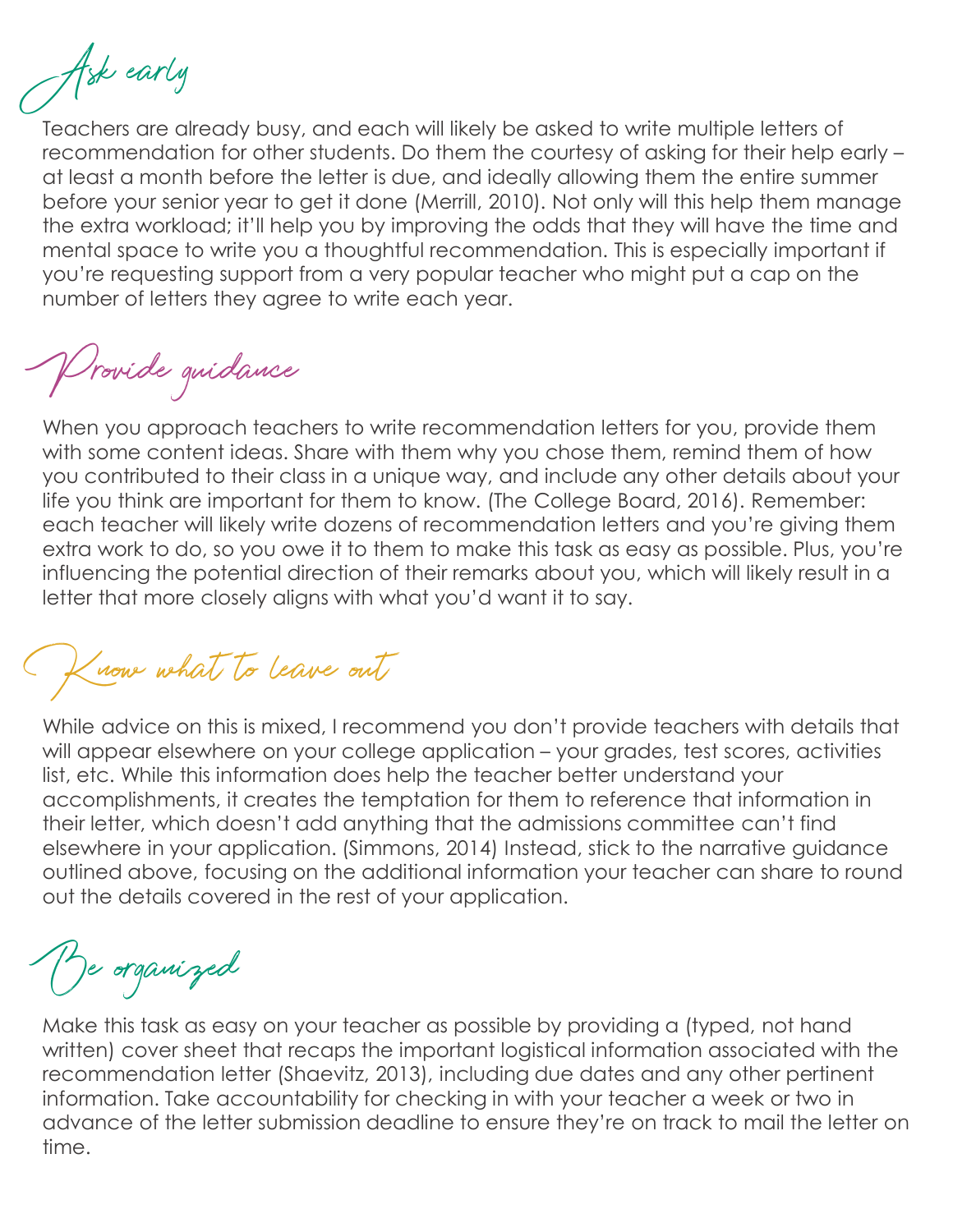Go the extra mile

When you make the request of your teacher, provide them a pre-addressed, postagepaid envelope they can use to send their letter once they're ready. Finally, suggest they address the letter to the Director of Admissions, and provide all the information they'll need to easily do so (Farrington, 2015). These extra touches demonstrate to your teacher that you value their time and are trying to make this extra task as seamless for them to execute as possible.

Show gratitude

Teachers are signing up for extra work when they agree to write you a recommendation letter. It should go without saying that you should request this from To the extra mile<br>
Then you make the request of your teacher, provide them a pre-addressed, postage-<br>
Show a favor of the Director of Admissions, and provide all the information<br>
they'll need to easily do so (Farrington, They entire they read to your teacher, provide them a pre-addressed, postage-<br>or they can use to send their letter once they're ready. Finally, suggest<br>order envelope they can use to send their letter once they're ready. F The example of the equest of your teacher, provide them a pre-addressed, postage-<br>When you make the request of your teacher, provide them or they re ready. Finally, suggest<br>they address the letter to the Director of Admis coffee gift card or a small treat, can go a long way to express your appreciation without seeming like you're trying to "buy" a positive letter. Moreover the prossime to possime the control of the protection of the protection of the team of the prime may if they'll be willing to do it, and express your sincere graditude when they agree to the different may if they

Understand if the answer is "no"

Moderstand if the answer is "into"<br>A teacher may decline to write a recommendation letter for you, for any variety of<br>reasons. They may have already agreed to write as many letters as they're able to<br>commit to, they may n reasons. They may have already agreed to write as many letters as they're able to commit to, they may not feel they know you well enough, or they may not feel they can write you a fully supportive letter. It can be hard not to take it personally if one of Teachers are signing up for extra work when they agree to write you a<br>recommendation letter. It should go without saying that you should request this from<br>them as if they're doing you a favor – because they arel Don't take Feachers are signing up for extra work when they agree to write you a<br>recommendation letter. It should go without saying that you should request this from<br>them as if they'll be willing to do it, and express your sincere gr as back up in case you need them. This is yet another reason it makes sense to ask teachers early.

Don't forget your counselor! '

college or guidance counselor, in addition to the two teacher letters. While it may be true that writing recommendation letters is more a part of the college counselor's job description than it is for a teacher, that doesn't mean you should take your counselor's efforts for granted. They're still doing something generous for you, and the broader context their letter sets is unique from that of your teachers and can significantly affect your overall application (Kane, 2014). Be sure to apply many of the same tips above<br>when interacting with your counselor – be proactive, grateful, and organized. curre you any supplemine terrer. To curre interacting with your chose in the present particle, be sure to thank them<br>for their consideration and plan ahead by having several additional teachers in mind<br>os back up in case y